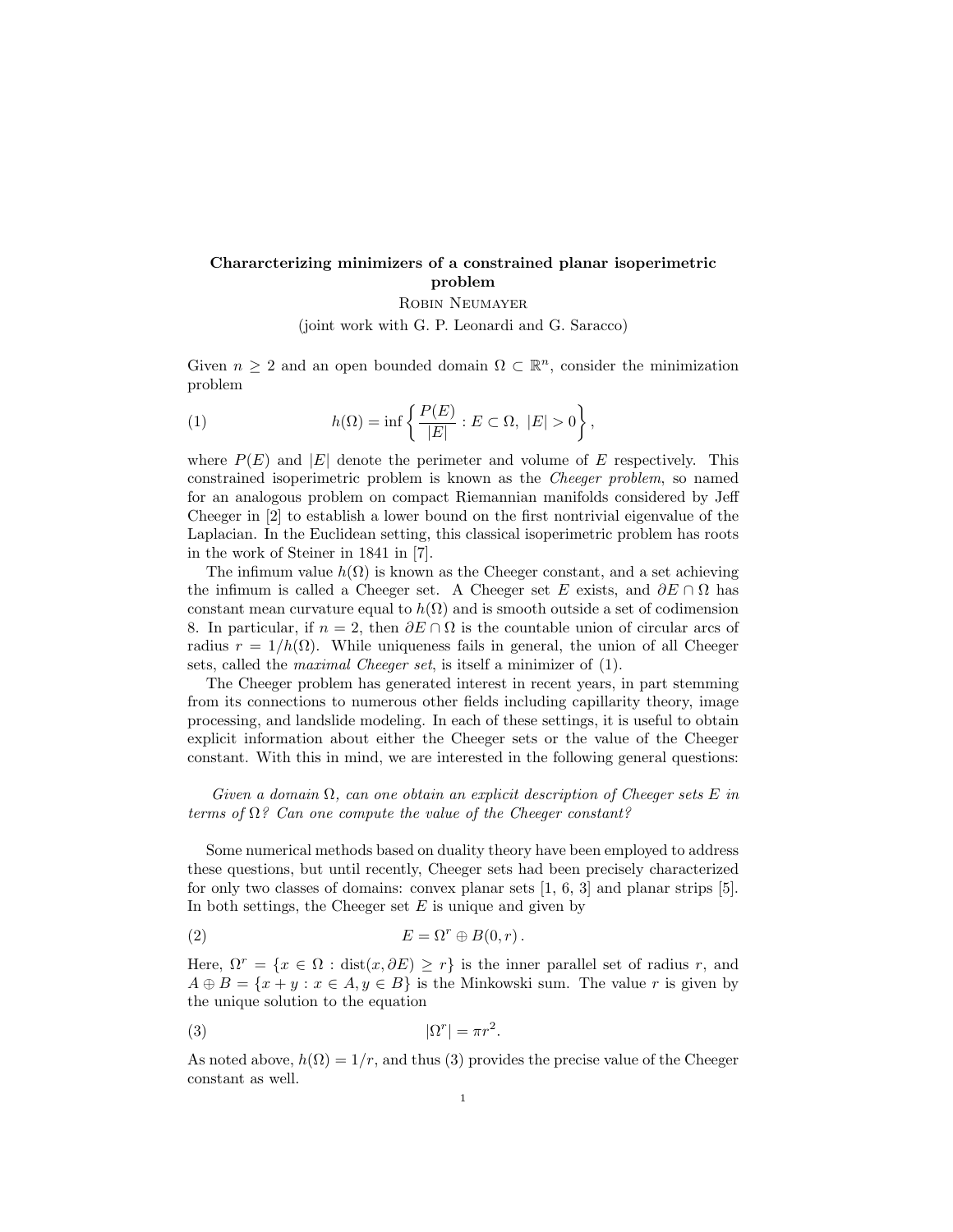The characterization of Cheeger sets given by (2) and (3) cannot be expected to hold for all planar domains. It is not hard to construct counterexamples that fail to be simply connected (for instance, a ball of radius one with a small ball near the boundary removed). Among simply connected domains, one can still construct counterexamples that contain thin necks (for instance, a ball of radius 1 and a ball of radius 2/3 joined by a thin tube). It turns out that, as we show in Theorem 0.1 below, the presence of necks is essentially the only thing that can go wrong for a simply connected planar domain.

To state this property more precisely, we say that a domain  $\Omega$  has no necks of radius r if, given any points  $x_1, x_2 \in \Omega$  such that  $B(x_i, r) \subset \Omega$  for  $i = 1, 2$ , there is a continuous path  $\gamma : [0, 1] \to \Omega$  with endpoints  $\gamma(0) = x_1$  and  $\gamma(1) = x_2$  such that  $B(\gamma(t), r) \subset \Omega$  for all  $t \in (0, 1)$ . The main result of [4] is the following:

**Theorem 0.1** (Leonardi, Neumayer, Saracco). Let  $\Omega \subset \mathbb{R}^2$  be a Jordan domain with  $|\partial\Omega|=0$ , and suppose that  $\Omega$  has no necks of radius  $1/h(\Omega)$ . Then the maximal Cheeger set is given by (2) and (3).

It is somewhat unfavorable to have a hypothesis in Theorem 0.1 that involves  $h(\Omega)$ , as this may not be a priori checkable. What is more useful in practice is the following alternative version of the theorem, with slightly stronger but more easily checkable hypotheses.

**Theorem 0.2** (Leonardi, Neumayer, Saracco). Let  $\Omega \subset \mathbb{R}^2$  be a Jordan domain with  $|\partial\Omega|=0$ , and suppose that  $\Omega$  has no necks of radius r for

(4) 
$$
\frac{inr(\Omega)}{2} \le r \le \frac{(|\Omega|/\pi)^{1/2}}{2}.
$$

Then the maximal Cheeger set is given by (2) and (3).

Here  $\text{im}(\Omega)$  denotes the inradius of  $\Omega$ , or the radius of the largest ball contained in Ω.

As an application of the theorem, we compute the Cheeger constant of the Koch snowflake  $K$ . This fractal is constructed, starting from an equilateral triangle (of side length 3 in our normalization), by iteratively replacing the middle third of each edge by an equilateral triangle. Its boundary is a Jordan curve with infinite length, but with zero Lebesgue measure. It has no necks of any radius. Therefore, Theorem 0.1 applies to  $K$ . By computing the Cheeger constant for the polygons in the iterative construction of  $K$  and proving error estimates, we establish the following.

Theorem 0.3 (Leonardi, Neumayer, Saracco). The Cheeger constant of the Koch snowflake is given by  $h(K) = 1.89124548...$ 

## **REFERENCES**

[1] A. S. Besicovitch, Variants of a classical isoperimetric problem, Quart. J. Math. Oxford 3 (1952), no. 2, 42–49